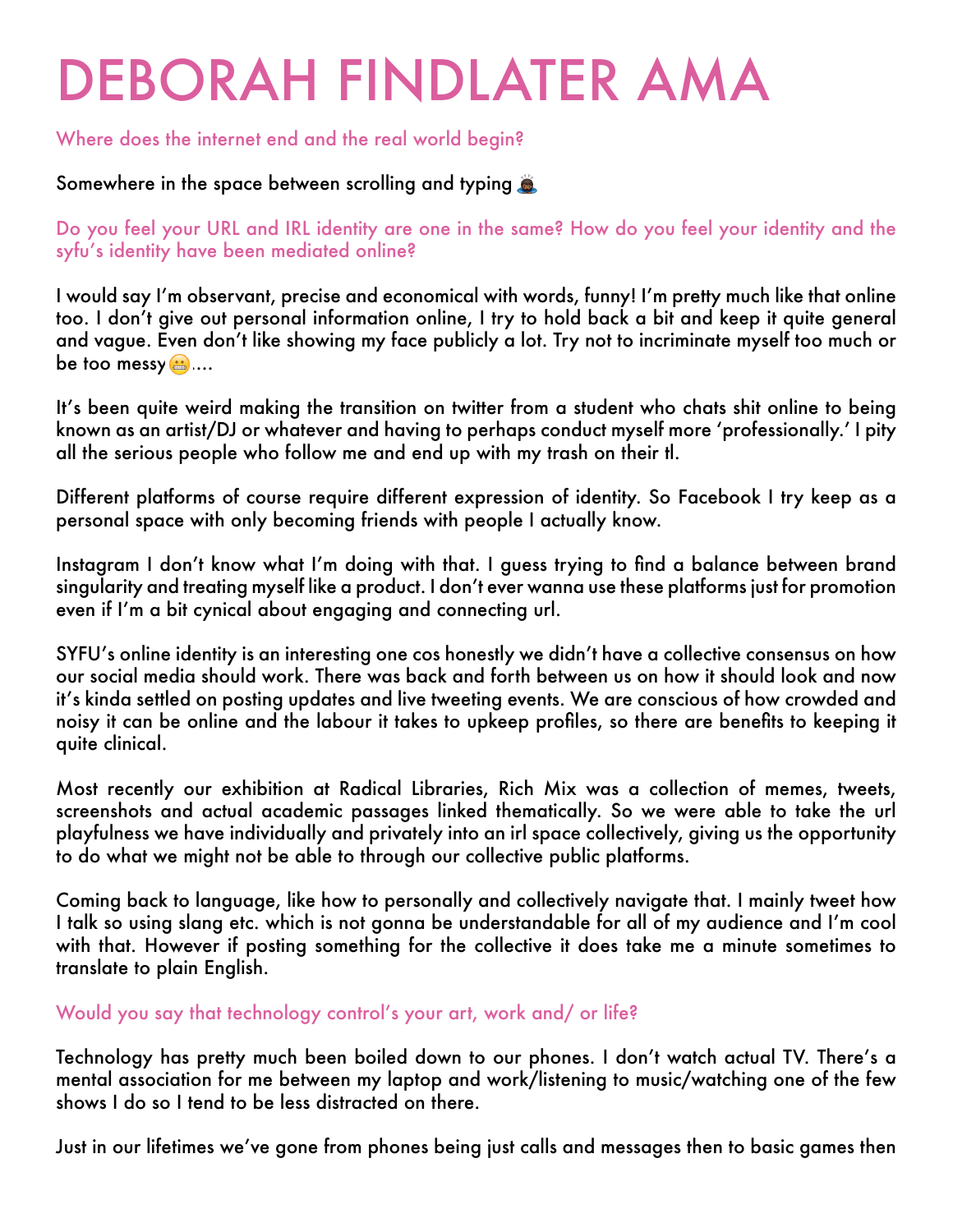to phones being all encompassing. Like I'll be like I'll just leave my laptop at home I can just do it on my phone.....which doesn't always go so well.

It'd be too embarrassing to admit to being controlled by my phone so I'd say it's more of an attachment..... I prefer to sleep with my phone under my pillow so it's close to me, that says it all really. My brain is probably being fried from so much radiation.

For this project I've actually hadto disengage and delete some apps, even for just a few days to wean myself off my acquired swipe & scroll reflex and to focus. Important to have that clear headspace which can get interrupted by the overwhelming wave of information and not also be drawn in engaging with the latest debacle online.

In terms of my art, it was daunting in the early stages knowing I wanted to move into whatever practical element of film and also DJ but being technically illiterate. I really have had to to embrace being more digitally minded and reject the stigma with not knowing analogue forms. There's really no time to be a purist with these things when you're young gifted broke and black. It's been a process learning not to be fearful of all the technology I have to use and work with it harmoniously.

How do you think the internet has melded stereotypes of black women? Exploited, edited, or emancipated women of color? (esp. in relation to the two case studies you're highlighting in your commissioned video work)

Everything is a continuum. The Internet perhaps obscures or emphasises or exaggerates and even distorts existing whatevers. In terms of stereotypes of black women you really see non black women particularly white ones using all these gifs/reaction pics/vines/vids of us as avatars to live vicariously through, a character to assume. It does have a bearing on how people interact with you as a black woman online. Do you only acknowledge me when I'm funny or sassy?

 $\tilde{\phantom{a}}$ I just think it's funny how $\tilde{\phantom{a}}$  these are people they'd sidestep/not wanna be seen in the same vicinity as irl. Or in some cases these are people they view through 'yaaaassss slay queen' tinted glasses co

Then there's the issue of various products of black women & femmes labour being stolen and misattributed. It can feel stifling to just be yourself knowing there's always someone (\*cough\* buzzfeed) lurking in these url alleyways ready to steal your content. So many things I'll be ready to tweet but then be like nahhh lemme keep this one close.

Je suis Peaches Monroe! She's the creator of on fleek but (according to the last thing I've read) has received no coins for it. A lot ideas/words/concepts are being disseminated with no credit to their original creator.

On the the other hand you have someone like Toyko Vanity of 'go best friend that's my best friend' fame and she's created a song around it so her name is still attached to it. In that case yeah the Internet has opened up a space for expression that may not have happened without it.

From my perspective it is nice to see everyday people gaining recognition for being absolutely hilarious. There's so many people I've known, grown up with, seen around that have come out with stuff better than most comedy writers. The issue is whose gaze is it and what that leads to. I'll be laughing at for example the bella noches girls description of events  $\bullet$  from a pure place, not just cos of who I am but how I see them. Others will be laughing AT them for being 'ratchet' etc.